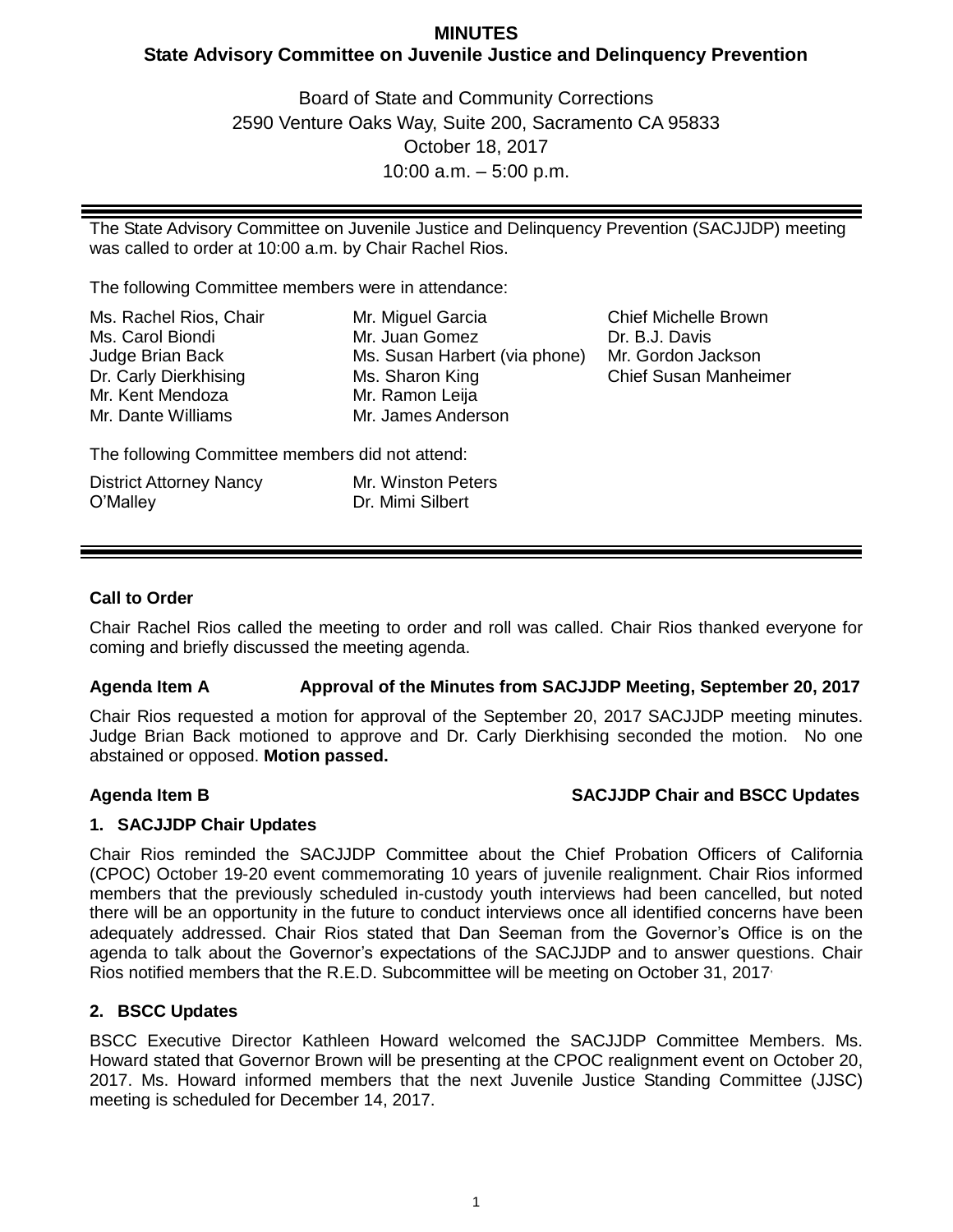## **Agenda Item C Legislation**

Ms. Howard deferred the legislation discussion to Agenda Item D and the Governor's Office Representative, Dan Seeman.

### **Agenda Item D Governor's Office Representative**

Ms. Howard introduced Mr. Seeman, a Deputy Legislative Secretary in Governor Brown's Office. Mr. Seeman informed the Committee that juvenile justice is an ongoing area of interest and concern for Governor Brown and that going forward the task is to tap into the great body of knowledge in the field. Mr. Seeman stated that Governor Brown acknowledges the different perspectives on juvenile justice and maintains a 'common sense' perspective that poses the questions: What are we getting from the current juvenile justice system? What are the main goals? And, how is the state going to achieve those goals? Mr. Seeman stated it has been extraordinarily productive lately in terms of criminal justice legislation with several measures that pertain to the juvenile justice system. Mr. Seeman stated he is aware of the work being done on the new Title II State Plan and is interested in hearing about Committee recommendations that could be helpful to the Governor's Office. He noted that it may be useful for elected officials to engage with the SACJJDP in order to tap into committee member knowledge and expertise. Mr. Seeman stated that he is willing to act as a conduit for such an information exchange and offered to attend future SACJJDP meetings. Chair Rios asked Mr. Seeman to define the boundaries for communication between SACJJDP and the Governor's Office. Mr. Seeman stated that all communication should go through him and emphasized the importance of coordination to ensure that a single member's message or position is not misrepresented as the collective position of the entire SACJJDP body. Chair Rios acknowledged the Committee's work on developing priorities for the State Plan and stated that she would like Mr. Seeman to return to discuss how the Governor's Office and the SACJJDP can work together to implement the priorities. Mr. Seeman stated he would be willing to meet again with the SACJJDP. Dr. Davis asked Mr. Seeman about who advises the Governor and where the Governor gets information on legislation. Mr. Seeman explained it is his job as a Deputy Legislative Secretary to monitor pending legislation on criminal and juvenile justice and inform and advise the Governor. He invited the Committee to help inform him in this process while reiterating the importance that any input from the Committee regarding legislation should go through him. Chair Rios asked Mr. Seeman about an appropriate manner for the Committee to communicate with federal entities if there is a request for input on federal issues or legislation. Mr. Seeman advised caution in those communications. Ms. Howard explained that the Committee is appointed by the Governor to serve in an important role, not only to administer the federal grants but also to set juvenile justice priorities; however, the Committee is not permitted to formally lobby. Ms. Howard thanked Mr. Seeman for talking with the Committee.

## **Agenda Item E Presentation regarding Community Defined Evidence**

Chair Rios introduced Ms. Rachel Guerrero, a consultant to the UC Davis Center for Reducing Disparities, who presented information on the history and development of community-defined evidence as an alternative to Evidence Based Practices and the lack of culturally-specific research in the mental health field. Members asked clarifying questions and discussed evaluation components, program implementation, and challenges of implementation in communities that lack infrastructure. Chair Rios thanked Ms. Guerrero for her presentation.

### **Agenda Item F Juvenile Justice Efforts within the BSCC**

### **1. Facility Standards & Operations Division**

Chair Rios introduced Ms. Allison Ganter, Deputy Director of Facilities and Standards Operations (FSO), who updated the Committee on some of FSO's recent efforts related to juvenile justice. Ms. Ganter discussed the biennial inspection process of juvenile and adult facilities, and the Title 15 and Title 24 regulations revisions processes. The discussion focused on revisions in the areas of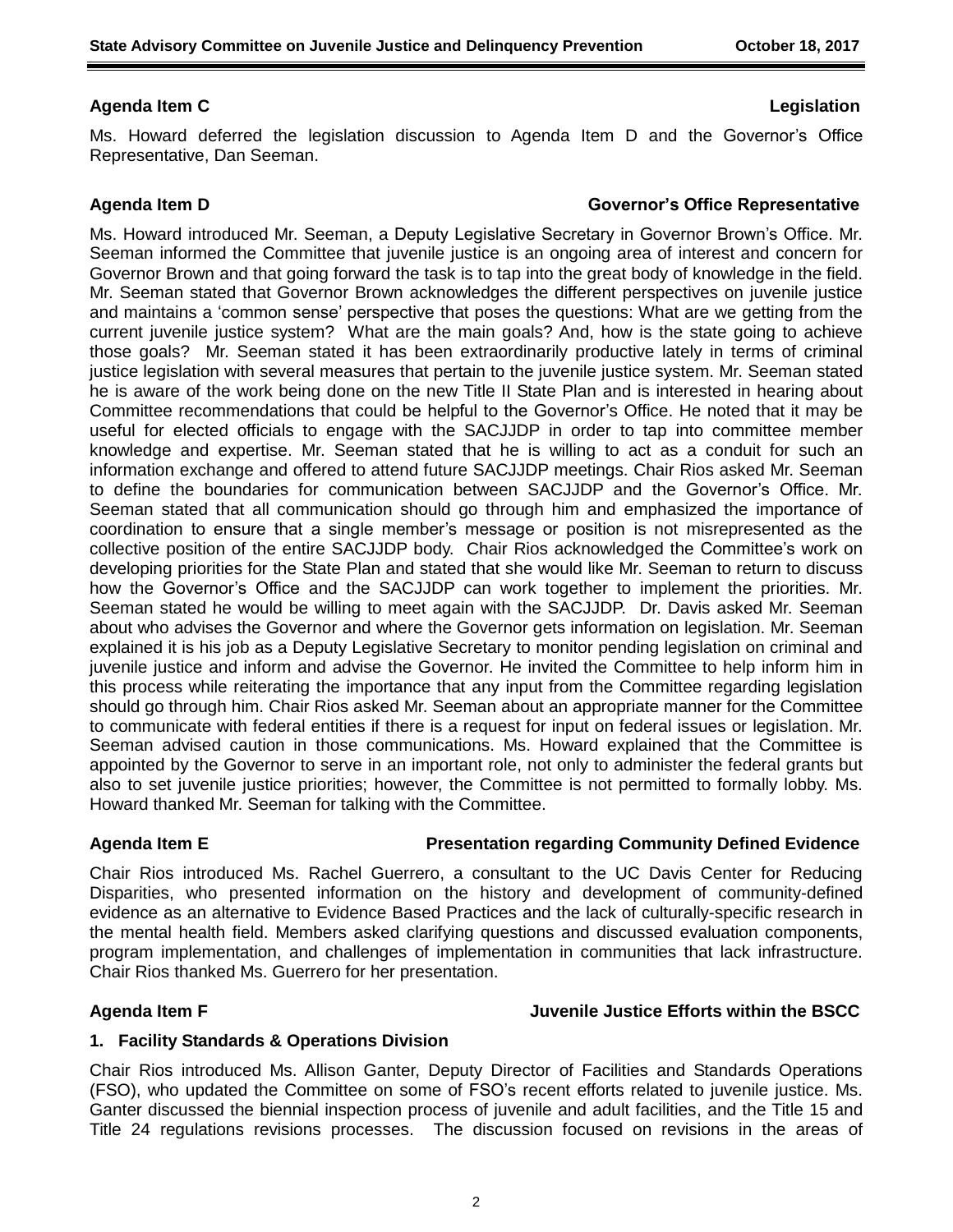behavioral health and use of force. In behavioral health, Ms. Ganter noted the infusion of traumainformed practices into medical and mental health regulations, operational policies and training requirements. Ms. Ganter further noted that within behavioral health, there is a requirement to connect youth with services while they are still in a facility to better prepare them for release into the community. Ms. Ganter stated that use of force regulations have been reworked to ensure staff are properly trained. Issues addressed include when force can be used, what is considered inappropriate use of force, how to report it, standardization of reporting, and ensuring that policies and procedures reflect evidence and best existing practices. Ms. Ganter stated the revised regulations will be presented for BSCC Board approval in February 2018 and then move through all necessary administrative processes before taking effect, likely around the end of 2018. There was follow-up discussion about the revised regulations, subsequent training requirements, training plans, how training efforts are funded, and how compliance is measured. Chair Rios thanked Ms. Ganter for talking with the SACJJDP.

### **2. Standards & Training in Corrections Division**

Chair Rios introduced Evonne Garner, the Deputy Director for the Standards and Training for Corrections (STC) Division. Ms. Garner discussed the work of STC and the efforts to enhance the behavioral health training provided to newly hired Adult Correctional Officers, Juvenile Correctional Officers and Probation Officers. The tasks performed by these positions related to behavioral health have increased in frequency and importance and now require additional training. Ms. Garner stated that the BSCC convened a group of behavioral health experts to discuss existing training, training needs and the results of a job analysis that examined how the jobs are performed in today's correctional environment. From there, a training module was developed that recommends increased hours and content of behavioral health training. Ms. Garner stated that STC will be contracting with the University of Colorado to develop a lesson plan that will serve as a statewide reference and will include instructor qualifications, instruction guides, lesson plans, and activities. Ms. Garner stated that the target release date for the new plan is July 2018. There was further discussion about training requirements, the cost of training, funding for participating agencies, and STC efforts to mitigate the impact of reduced funding. Chair Rios thanked Ms. Garner for her presentation.

### **Agenda Item G Presentation of Data: Community Survey, Listening Sessions & Qualitative Findings**

Ms. Kimberly Bushard introduced BSCC Facilitator Heidi Kolbe who divided committee members into four groups and tasked each group with reviewing and reporting on one or more assigned data reports. Each group identified key points from the data reviewed as well as implications for the State Plan.

Group One – Ms. Biondi, Mr. Anderson, Ms. King and Ms. Harbert

- Department of Justice data:
	- *Key points*: Juvenile arrests have dropped since 2007
	- *Implications*: a) Diversion from formal probation, b) schools should address school and disciplinary issues (at school level)
- CPOC letter, Title II Grant Public Comments:
	- *Key points*: To use Title II funds to develop more Alternatives to Detention
	- *Implications*: Detention does not often work

Group Two - Dr. Dierkhising, Mr. Jackson, Dr. Davis, and Mr. Garcia

- Title II State Plan Community Survey:
	- *Key points*: The five most critical issues are: Mental Health, After-School Programs, Child Abuse and Neglect Prevention, Programs to Prevent or Treat Youth with Substance Abuse Issues, and Job Training/Employment Assistance
	- *Implications*: a) Many areas/issues overlap, which calls for deliberate connections, b)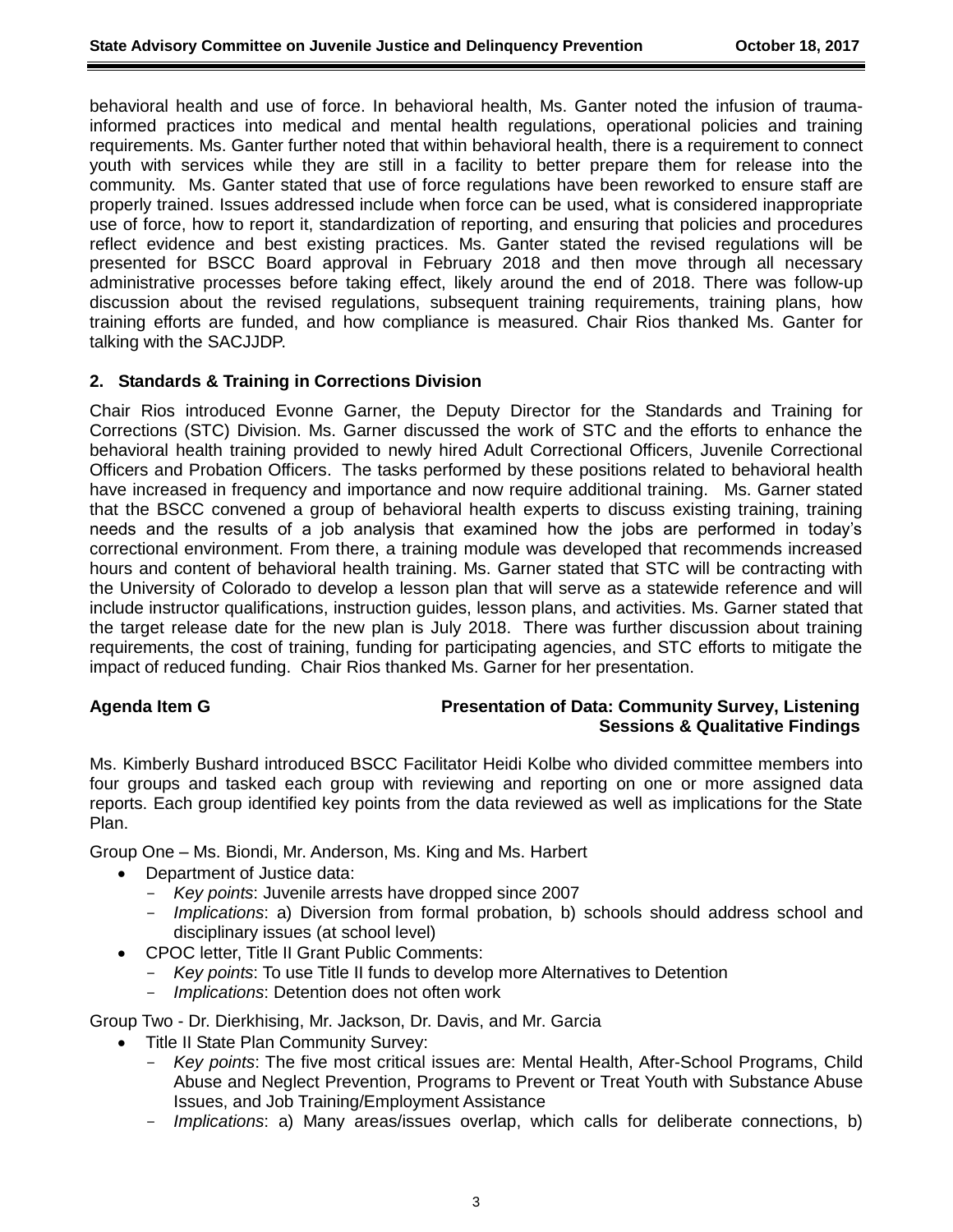prioritizing collaboration between the key issues, as well as the agencies that are providing the resources

Group Three – Chair Rios, Ms. Brown, Ms. Manheimer, and Mr. Leija

- Public Listening Session notes:
	- *Key points*: a) Re-entry umbrella for resource and support that should be culturallyrelevant and community based, b) intervention and diversion, c) EBPs.
	- *Implications*: a) supporting/funding local community-based organizations, b) Importance of an array of support services, c) consider R.E.D. and culturally-relevant competency, d) alternatives to incarceration and diversion
	- Juvenile Detention Profile Survey Mental Health Data:
		- *Key points*: There are fewer youth in custody but a higher percentage of youth on medication
		- *Implications*: There is a need for more intensive mental health identification, out-of-custody and community-based services

Group Four – Mr. Gomez, Judge Back, Mr. Mendoza, and Mr. Williams

- Literature Review: Qualitative Research Organized around Priority Areas
	- *Key points*: Five more critical issues are: Mental Health Services, Diversion, School Programs and Community-Based Programs, Alternatives to Detention and Placement, and Expanding Resources to CBOs. RED remains an issue.
	- *Implications*: a) Alternative to Detention is front and center, b) Prioritize Diversion before, during, and after, c) youth remaining and participating in communities

Ms. Kolbe and the committee members discussed the common themes, general needs and services, and how to approach decision making around the priority areas.

## **Agenda Item H Development of the 2018-20 State Plan**

Ms. Bushard discussed the SACJJDP 3-Year Plan Prioritization Worksheet that lists the federal Title II Program Priority Areas (PPAs). Ms. Bushard stated that the Mental Health Services, Rural Area Juvenile Programs, and Gender-Specific Services are required by OJJDP – each must be addressed in the state plan either as a main PPA or as a subpart of another. The PPAs Aftercare/Reentry, Alternatives to Detention and Placement, Graduated and Appropriate Sanctions, Disproportionate Minority Contact, Diversion, Juvenile Justice System Improvement, and School Programs are recommended by OJJDP because they have proved workable. The Committee discussed priority areas in more detail, then each member was asked to vote, selecting seven PPAs they would like addressed. The votes tallied as follows.

| # of Votes | PPA (s)                                                                                                                           |
|------------|-----------------------------------------------------------------------------------------------------------------------------------|
| 13         | <b>Diversion</b>                                                                                                                  |
| 12         | Mental Health Services; Aftercare/Reentry                                                                                         |
| 10         | Alternatives to Detention and Placement; Community Based Programs and<br><b>Services</b>                                          |
| 9          | Mentoring, Counseling and Training Programs                                                                                       |
| 8          | Child Abuse and Neglect Programs                                                                                                  |
| 4          | <b>Disproportionate Minority Contact</b>                                                                                          |
| 3          | Job Training; Protecting Juvenile Rights; Substance and Alcohol Abuse                                                             |
| 2          | School Programs; After-School Programs; Delinquency Prevention;<br>Indian Tribe Programs                                          |
| 1          | Rural Area Juvenile Programs; Juvenile Justice System Improvement;<br>Learning and Other Disabilities; Positive Youth Development |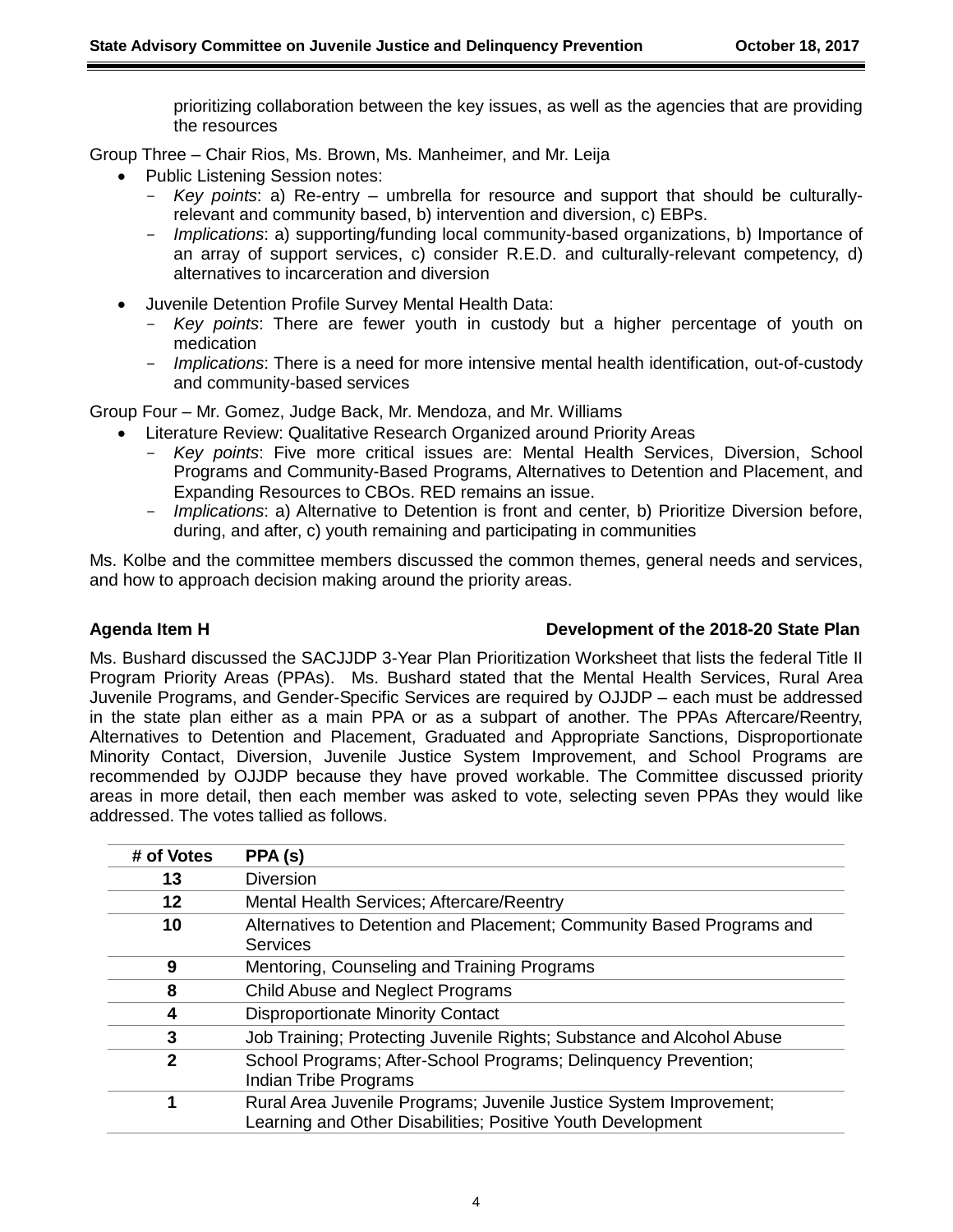| 0 | Gender-Specific Services, Graduated and Appropriate Sanctions; Gangs; |
|---|-----------------------------------------------------------------------|
|   | Hate Crimes; Probation; Indigent Defense; Reducing Probation Officer  |
|   | Caseloads                                                             |

Ms. Kolbe concluded, stating that with the initial task of reviewing data and examining PPAs complete, the remainder of time moving into Day 2 (October 19, 2017 SACJJDP meeting) will be spent refining and analyzing the defined priorities in terms of needs, issues, tying priorities to data, and defining how it will fit into the new state plan.

**Agenda Item I Public Comment**

No public comments.

The October 18, 2017 SACJJDP meeting was adjourned at 5:00 pm.

**Agenda Item J Adjourn for the day**

### **BSCC Staff Attendance Roster**

Kathleen Howard, Executive Director, BSCC Evonne Garner, Deputy Director, Standards and Training for Corrections Allison Ganter, Deputy Director, Facility Standards and Operations Kimberly Bushard, Field Representative, Corrections Planning and Grant Programs (CPGP) Kally Sanders, Staff Services Manager, CPGP Aleksandra Djurasovic, Associate Governmental Program Analyst, CPGP Denise Esmael, Office Technician, Administration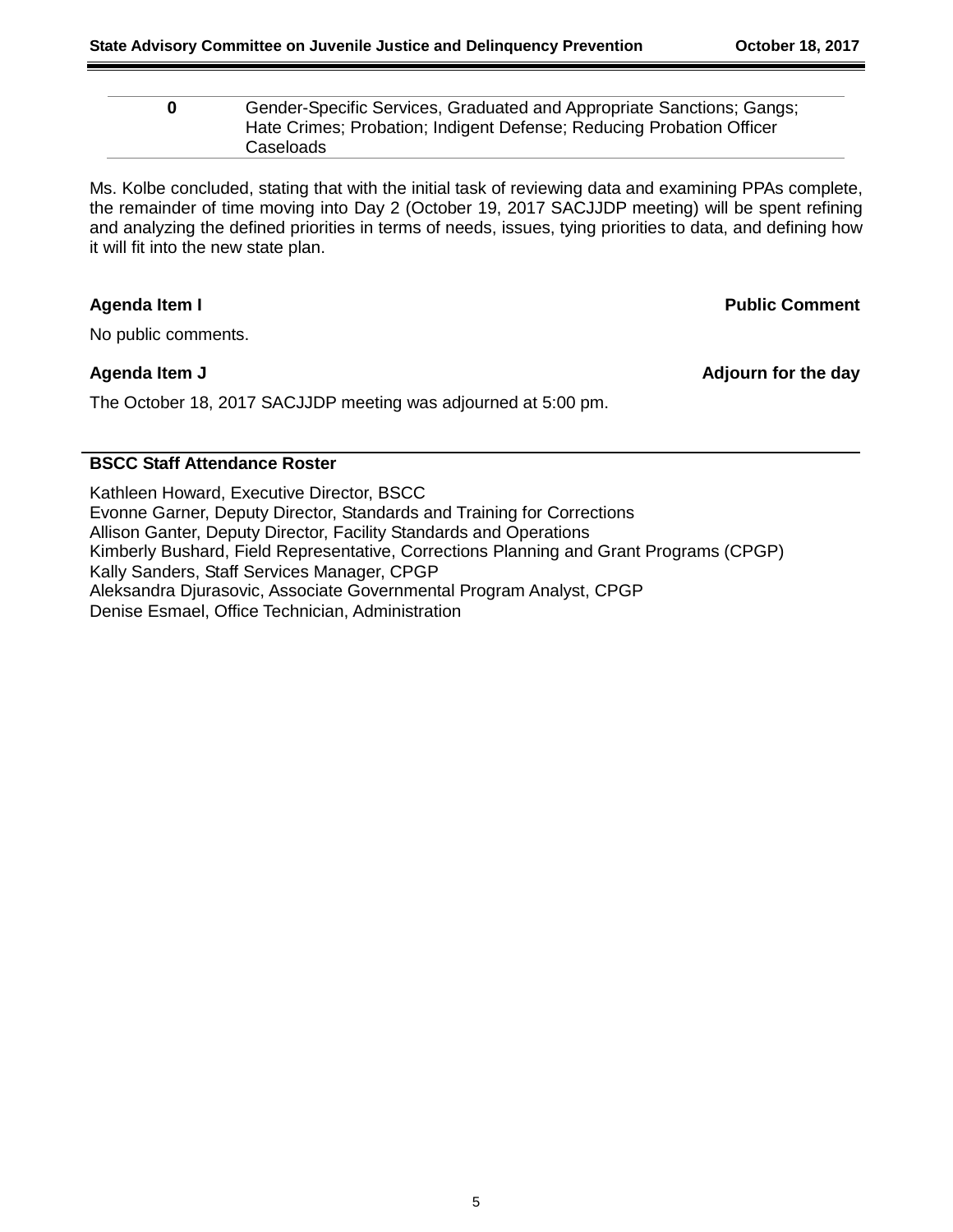# **MINUTES State Advisory Committee on Juvenile Justice and Delinquency Prevention**

Board of State and Community Corrections 2590 Venture Oaks Way, Suite 200, Sacramento CA 95833 October 19, 2017 9:00 a.m. – 3:00 p.m.

The State Advisory Committee on Juvenile Justice and Delinquency Prevention (SACJJDP) meeting was called to order at 9:00 a.m. by Chair Rachel Rios.

The following Committee members were in attendance:

| Ms. Rachel Rios, Chair<br>Dr. Carly Dierkhising<br>Mr. Kent Mendoza | Mr. Juan Gomez<br>Ms. Susan Harbert (via phone)<br>Ms. Sharon King | Dr. B.J. Davis<br>Mr. Gordon Jackson |
|---------------------------------------------------------------------|--------------------------------------------------------------------|--------------------------------------|
| Mr. Dante Williams                                                  | Mr. Ramon Leija                                                    |                                      |
| Mr. Miguel Garcia                                                   | <b>Chief Michelle Brown</b>                                        |                                      |

The following Committee members did not attend:

| Ms. Carol Biondi             | <b>District Attorney Nancy</b> | Dr. Mimi Silbert   |
|------------------------------|--------------------------------|--------------------|
| Mr. James Anderson           | O'Malley                       | Mr. Winston Peters |
| <b>Chief Susan Manheimer</b> | Judge Brian Back               |                    |

## **Call to Order**

Chair Rios called the meeting to order at 9:00 am and roll was called.

## **Agenda Item K Review of Day One Decisions and the Work Remaining for Day Two**

BSCC Facilitator Ms. Heidi Kolbe reviewed work done the previous day and discussed the objective of Day Two, which was to continue work on the identified priorieties with a focus on the question: What are practical, innovative and substantial actions we can take locally and statewide to make a positive impact for juvenile justice?

## **Agenda Item L Development of the 2018-20 State Plan (cont.)**

With Ms. Kolbe facilitating, the Committee continued the work of identifying and refining the priorities, goals, objectives and practical actions that will serve as the foundation of the next Title I 3-Year State Plan.

The work product of the Committee will be compiled and included in the Draft 3-Year State Plan that will be available for review at the January SACJJDP meeting.

## **Agenda Item M Review of Decisions and Next Steps**

Ms. Kimberly Bushard discussed the budget and the Title II reduced award amount (\$3.4million in Federal Fiscal Year 2017, down from \$4.3 million in 2016) asking the Committee to be mindful of the smaller award amount when they meet in January to define how the Title II funds should be allocated. Ms. Bushard talked about the Reducing Racial and Ethnic Disparities (R.E.D.) grant and the Tribal Youth Grants and described how SACJJDP has previously allocated funds for those programs. Chair Rios stated that it would be useful for the Committee to have a summary of currently funded programs - e.g., what services/programs were provided? Did grantees achieve goals and objectives? Were they accountable? Chair Rios stated that this information will help inform the Committee's decisions for the current plan.